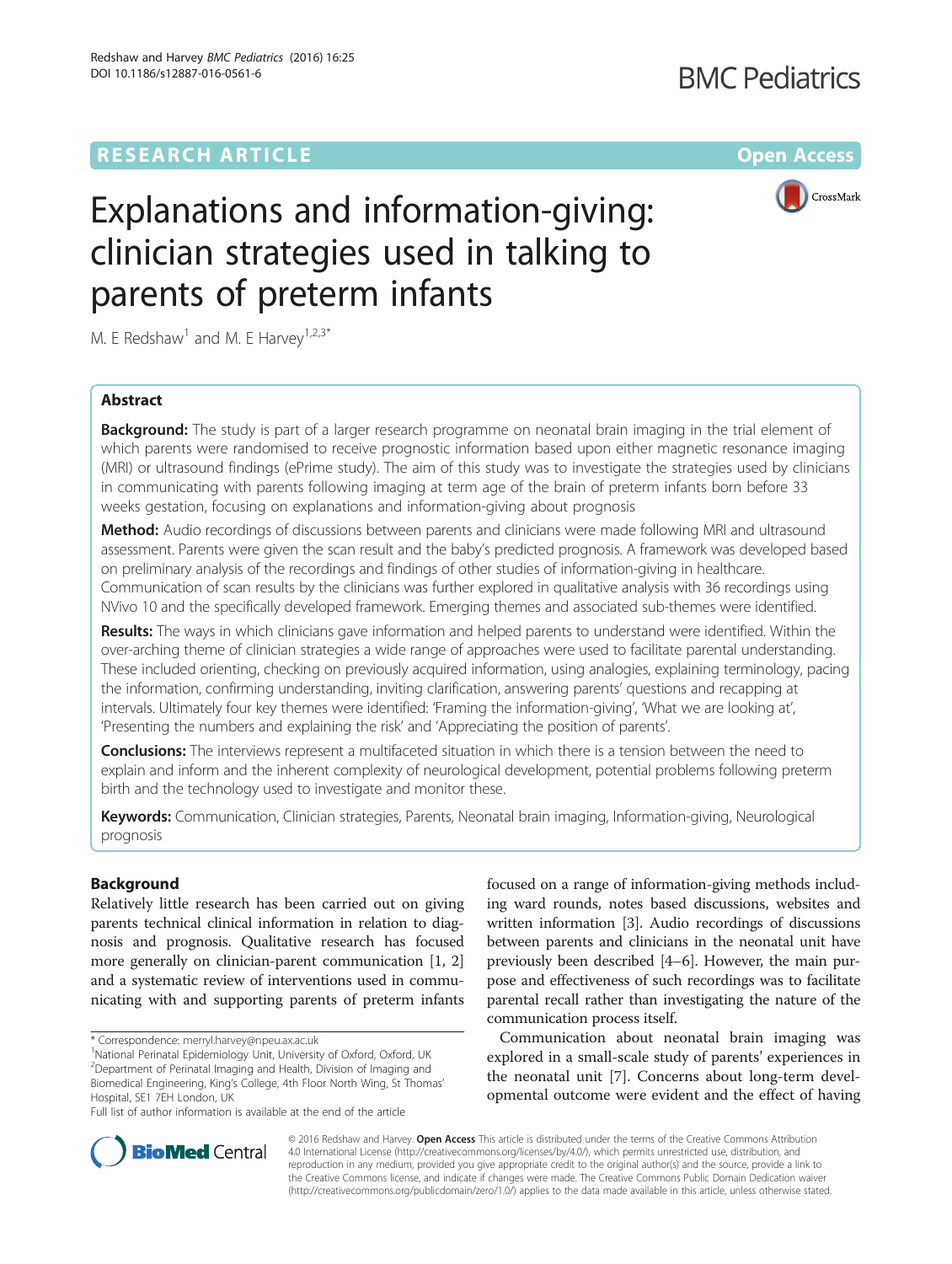a preterm infant had a negative impact on parents' ability to retain information at this time. A recent account of one couple's experience of information-giving after an MRI at term of their preterm baby [\[8\]](#page-11-0) and the clinicians' responses to their account [[9\]](#page-11-0) raised the issue of MRI not necessarily being beneficial for parents in this context.

In a small scale study of seven families of children with dysmorphic features communication of information was explored [[10\]](#page-11-0). Content and discourse analysis, following verbatim transcription of recorded consultations, indicated that the discussion elements focusing on challenging issues such as the child's appearance and longer term outcome were more negative. On these occasions lack of fluency, more repetition, clinician difficulty finding suitable terminology and an imbalance in clinician and parent participation in the discussion were noted. The contributions made by parents were generally more open, direct and goal focused, leading to the authors to suggest that parents may prefer a more frank approach [[10\]](#page-11-0). Another study used audio-recording of clinicianparent communication to analyse discussions about their child's possible participation in a clinical trial, finding that clinical staff rarely asked open questions and parents said little [[11\]](#page-11-0). However, no published studies were identified which have used audio recording to specifically investigate the strategies used in talking with parents about diagnosis and longer term outcome.

Tools have been devised, mostly for use in adult health care, to support assessment of patient-clinician communication. These tools include checklists of approaches, behaviours and responses and specifically devised frameworks [[12](#page-11-0)–[15\]](#page-11-0). The Paediatric Consultation Assessment Tool (PCAT) [[16\]](#page-11-0) is a rating scale focusing on six aspects of the communication process with children and their parents during consultations. No such tools have been identified which relate specifically to communication between parents of young infants and clinicians. An initial aim of this study was thus to develop a framework to describe the communication between clinicians and parents of preterm infants about brain ultrasound and MRI imaging at term age.

The present study was undertaken as part of a larger research programme on neonatal brain imaging in which a key component was a trial of information-giving to parents following MRI or ultrasound scans at term, of babies born before 33 weeks gestation. The hypothesis of the larger study concerned the effect on parental wellbeing of the more detailed prognostic information provided by MRI. The purpose of this qualitative component was to focus on communication with parents following brain MRI or ultrasound scan. A specifically developed framework was devised to describe the strategies, content and language used in talking to parents.

# **Methods**

### Context

UK, the ePrime study, a programme of research evaluating the use of MRI to predict neurodevelopmental impairment in preterm infants. The programme of work was approved by Hammersmith, Queen Charlotte's and Chelsea Research Ethics Committee - 09/H0707/98.

#### Sample

Parents of preterm infants born before 33 weeks gestation who delivered in 13 NHS trusts in the London area, who had consented to participate in the main study of information-giving following MRI or ultrasound imaging at term age. Most parents or 'family units' consented to participate in the audio-recording sub-study (80 % of those participating in the main study, 350 out of 434).

### Procedure and data collection

Parents who had been recruited to ePrime were invited to the diagnostic scanning day at the main study centre. Written informed consent was obtained at the recruitment site a few weeks before the scanning appointment. Prior to the ultrasound and MRI scanning of the baby, parental written consent to the study was affirmed including the audio-recording part of the study. Randomisation to either ultrasound or MRI results sharing took place after both scans had been undertaken. Audio recordings were initiated by one of three clinicians undertaking the discussions during which parents were shown images of the MRI or ultrasound and the findings were described. The scans were carried out immediately prior to the meeting. The results of the scans were therefore only made available to the clinicians after the imaging and just prior to the discussion with parents. Copies of the MRI or ultrasound images were given to parents on the day of the scan and a letter detailing the points made in the discussion was sent to them. A topic guide / script ensured essential information was given in the generally agreed order (Additional file [1:](#page-11-0) Appendix 1) and images from the scan were used to facilitate the communication process. A total of 60 discussions were recorded, transcribed and analysed. Audio recordings were made of consecutive individual clinician-parent discussions over three specific time periods: during the early, middle and late phases of recruitment and data collection. These time points were chosen to encompass any differences over the course of the study that might occur in the content and style of the discussions. Parents who did not consent to the audio-recording continued to participate in the main study and received their baby's scan result (MRI or ultrasound) as described above but their discussion with the clinician was not recorded.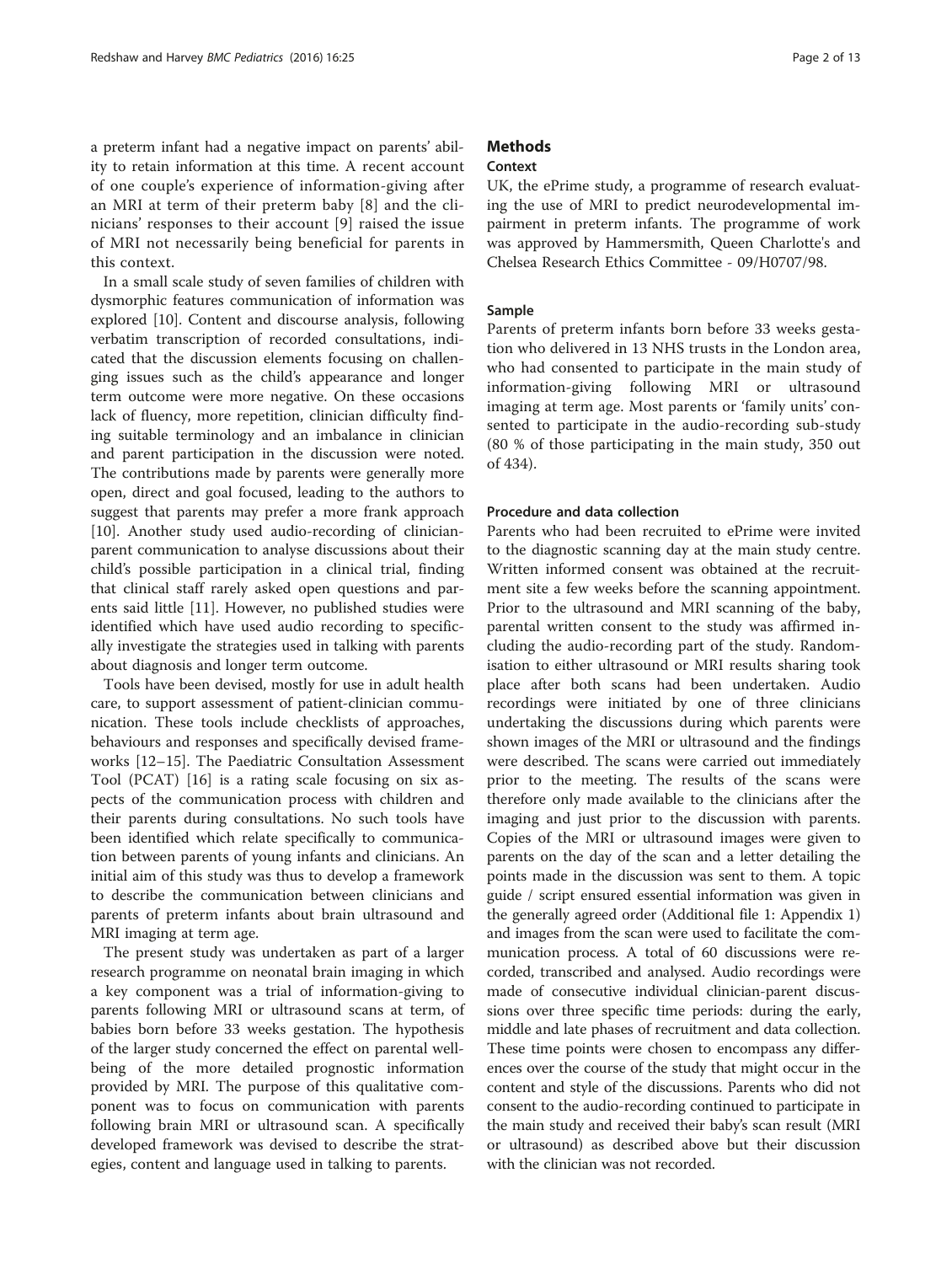### Data analysis

An experienced qualitative researcher (MH) transcribed the audio recordings. The first phase of data collection resulted in the recording of 24 discussions. A preliminary analysis of these was undertaken using NVivio10. Sections of the text were coded in accordance to issues identified in the data. The codes were then organised into themes and sub-themes. New codes, themes and sub-themes were created when the data appeared to capture something new. This process continued until all transcripts had been coded. The themes and subthemes were then reviewed by MH and MR and combined as appropriate. This analysis was then reviewed by both researchers in the context of more general clinician-patient and clinician-parent interaction studies [[12](#page-11-0)–[18](#page-11-0)], in order to finalise the framework (Additional file [1](#page-11-0): Appendix 2).

This specifically devised framework facilitated a further more detailed qualitative analysis also using NVivo10, of 36 recordings (12 from each clinician) taken from across the three periods of recording. Thematic analysis was undertaken [[19](#page-11-0)] supported by the framework. Reading the transcripts, coding and re-reading of these by both researchers in an iterative manner facilitated the identification and sharing of themes and subthemes. The arrangement and grouping of themes and sub-themes was discussed and agreed by both researchers. Saturation with no further themes identified, was reached by the time 36 interviews had been analysed [\[19\]](#page-11-0).

### Results

Most mothers in the study were in their early 30's, less than half had previously given birth, most were partnered and half were from Black and Minority Ethnic groups (Table 1). The 36 parental interviews concerned 43 infants: 23 boys and 20 girls, with a mean and median gestation at birth of 30 weeks (range 25 weeks + 2 days to 32 weeks + 6 days). Of the 36 interviews, 19 were with parents whose babies were allocated to MRI and 17 were assigned ultrasound based information. Most parents had singletons (30 out of 36), with 5 sets of twins and one of triplets. Scans took place at a mean of 12 weeks actual age (median, 12 weeks 2 days) and at a mean of 3 weeks corrected age (median 2 weeks, 5 days), with a total 5 out of 43 infants identified as having abnormal scans. Almost all of the discussions (duration 6–48 min, mean 25, median 21 min) took place with mothers present (35), half with fathers (18) and one with a grandmother present. Discussions about MRI results were longer (median: MRI - 16 min, US - 11 min), as were discussions involving multiples (median: multiples - 17 min, singletons - 12 min) and abnormal results (median: abnormal - 26 min, normal - 11 min). Following

the discussion, parents were offered a copy of the audiorecording, 28 accepted and these were sent by post.

Within the over-arching theme of clinician strategies four key themes were identified, each of which contained a number of sub-themes. These are listed in Table [2](#page-3-0) and are discussed individually with verbatim excerpts given to illustrate.

### Framing the information-giving

The clinicians started off by describing a plan for the discussion, orienting parents to the objective and framing the discussion in the context of information parents had previously been given about their baby. Whilst the same approach to framing the discussion was taken, the importance of the information to be given was often emphasised when abnormal results were given:

CL2: And the way I give the results is that I will first talk about the background at the hospital type of thing-

M: Ok.

CL2: −and then talk about babies born before 33 weeks and then give you the results and what they mean, ok?

2047–2059: 28+6 weeks, MRI, normal

CL3: …. We do have some results for you today, which I think are important and which I think will be

|  | <b>Table 1</b> Characteristics of mothers whose babies were |  |  |
|--|-------------------------------------------------------------|--|--|
|  | discussed in the audio recordings study                     |  |  |

| Maternal characteristics    |                             |           |
|-----------------------------|-----------------------------|-----------|
| Mother's age (years) $n=36$ | Mean                        | 31        |
|                             | Median                      | 32        |
|                             | Range                       | $30 - 51$ |
| Previous children $n=34$    | Nο                          | 19        |
|                             | Yes                         | 15        |
| Partnership status $n=34$   | Lives with partner          | 29        |
|                             | Does not live with partner  | 5         |
| Ethnicity $n=34$            | White                       | 17        |
|                             | Black and Minority Ethnic   | 17        |
| When left education $n=34$  | Age16 years or less         | 4         |
|                             | Age $> 16$ years            | 30        |
| Employment $n=32$           | Paid work                   | 6         |
|                             | Maternity leave             | 15        |
|                             | Looking after family        | 10        |
|                             | In education/unable to work | 3         |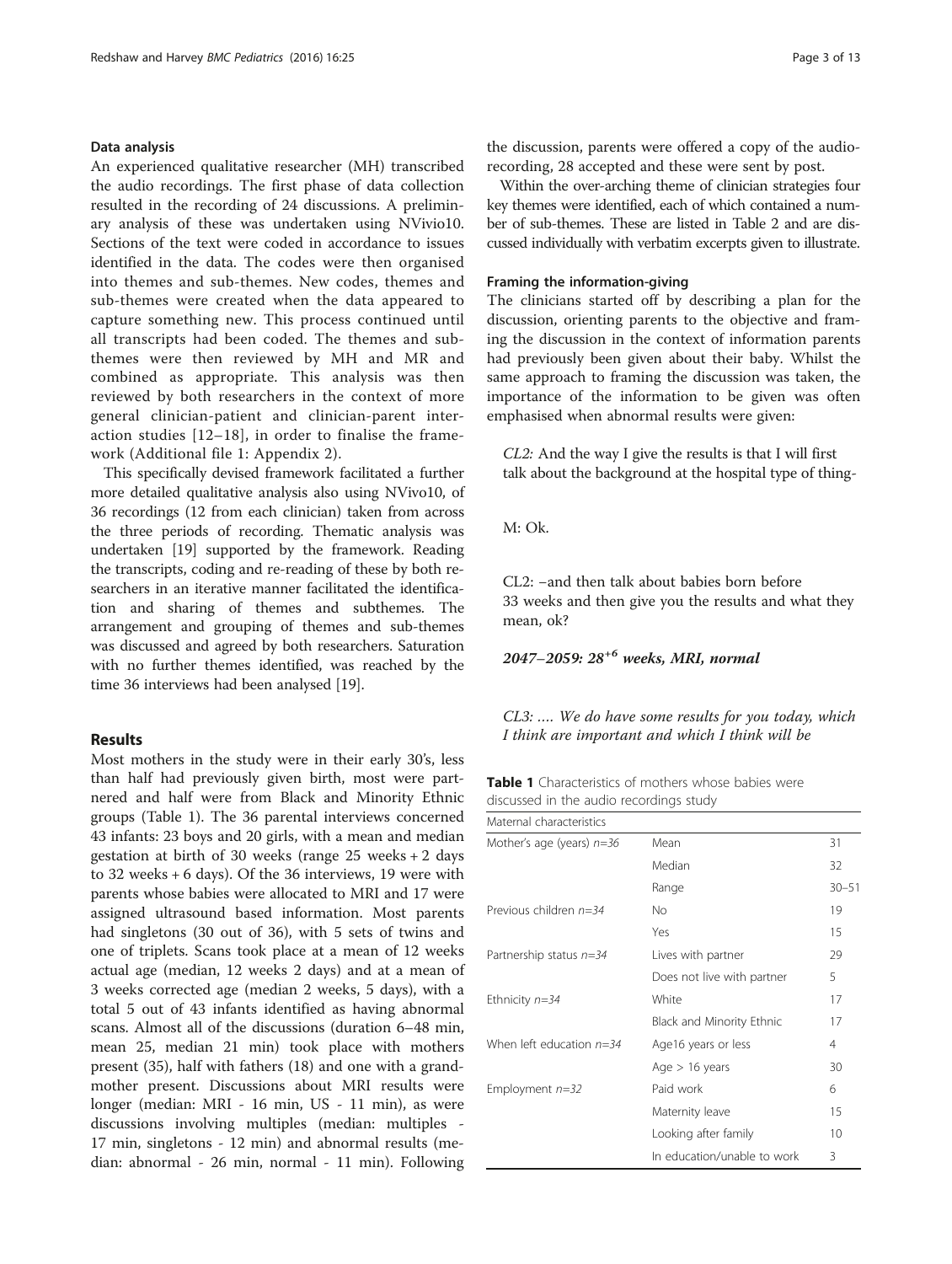<span id="page-3-0"></span>

|                           |  | Table 2 Themes relating to the strategies used by clinician |  |  |
|---------------------------|--|-------------------------------------------------------------|--|--|
| during information-giving |  |                                                             |  |  |

| Themes                                | Clinician strategies                   |  |  |
|---------------------------------------|----------------------------------------|--|--|
| Framing the information-giving        | Orientating                            |  |  |
|                                       | Asks what parents know                 |  |  |
| What we are looking at                | Uses analogies                         |  |  |
|                                       | Introduces and explains<br>terminology |  |  |
| Presenting the numbers and explaining | Paces the information                  |  |  |
| risk                                  | Checks understanding                   |  |  |
|                                       | Invites clarification or questions     |  |  |
| Appreciating the position of parents  | Personalises information               |  |  |
|                                       | Emphasises positive                    |  |  |
|                                       | Recaps                                 |  |  |
|                                       | Answers parents' questions             |  |  |

important for the future.... I'm going to tell you some things that you may know already and then I'll give you the results at the end.  $2891: 32^{+1}$  weeks, MRI, abnormal

There was active positioning of the information in orienting to the topic. A key element was checking on the information parents had previously received and what they already knew. The clinicians were aware of difficulties that could arise for parents receiving information from different sources and the anxieties this could provoke. The emphasis was on how the babies were now, 'today'. This contextualising allowed the issue of different and possibly contradictory information, to be handled.

CL3: …first of all I'd like to find out from you what you know about already about the scans, what you've heard from the other hospital and what you think you're going to hear, so to speak.... It's also fair to say that some problems don't show themselves on earlier scans so if there are differences between this scan and what you've heard before then that'll be the sort of reason why.  $2106/2131/2144:28^{+6}$ weeks, US, normal

#### What we are looking at

In introducing the process of reviewing the scans and sharing the images with parents the clinicians started by using analogies to help them describe the whole brain. In doing this they focused on the shape and the surface before explaining the complex and varied images arising from the scanning process. Analogies commonly used included 'walnuts', 'carpets' and 'railway junctions'. There were pauses for parents to respond and the emphasis was on what 'we' and 'you' can see, which parents acknowledged in a fairly minimal way:

CL2: Ok. So when we, when we look at the brain through the scans, we look at the surface of the brain-

F: Yes.

CL2: −which is called the cortex, which is folded like a walnut. 1435:  $29^{+6}$  weeks, US, normal

CL1: As you can see the surface is not smooth, can you see, it's folded?

M: Yes.

CL1: It's like a carpet. Somebody has walked on a carpet and it's got folded. So it's folded up and down. That's how a normal brain looks like.  $6705: 25^{+4}$ weeks, MRI, normal

CL1: And those are kind of like junctions, like, imagine Clapham Junction, it's kind of taking signals from the surface of the brain and then deciding where else the signals should go to. 7595:  $29^{+2}$ weeks, US, normal

The clinicians also acknowledged the difficulties parents might have in seeing any detail in the images shown, implicitly contrasting parents' position with their own based on medical knowledge and experience. They again often used analogies to help reassure parents about what they were seeing:

CL3: And I'm going to show you an ultrasound scan which I'm sure you've seen before.... so that we can know what we're talking about. And I don't know if you've seen these before?

M: No.

CL3: Ok, well in that case, I know it looks like a sort of fuzzy snowstorm.

M: Yes.

CL3: But there is quite a lot of information in here. 1636:  $30^{+0}$  weeks, US, normal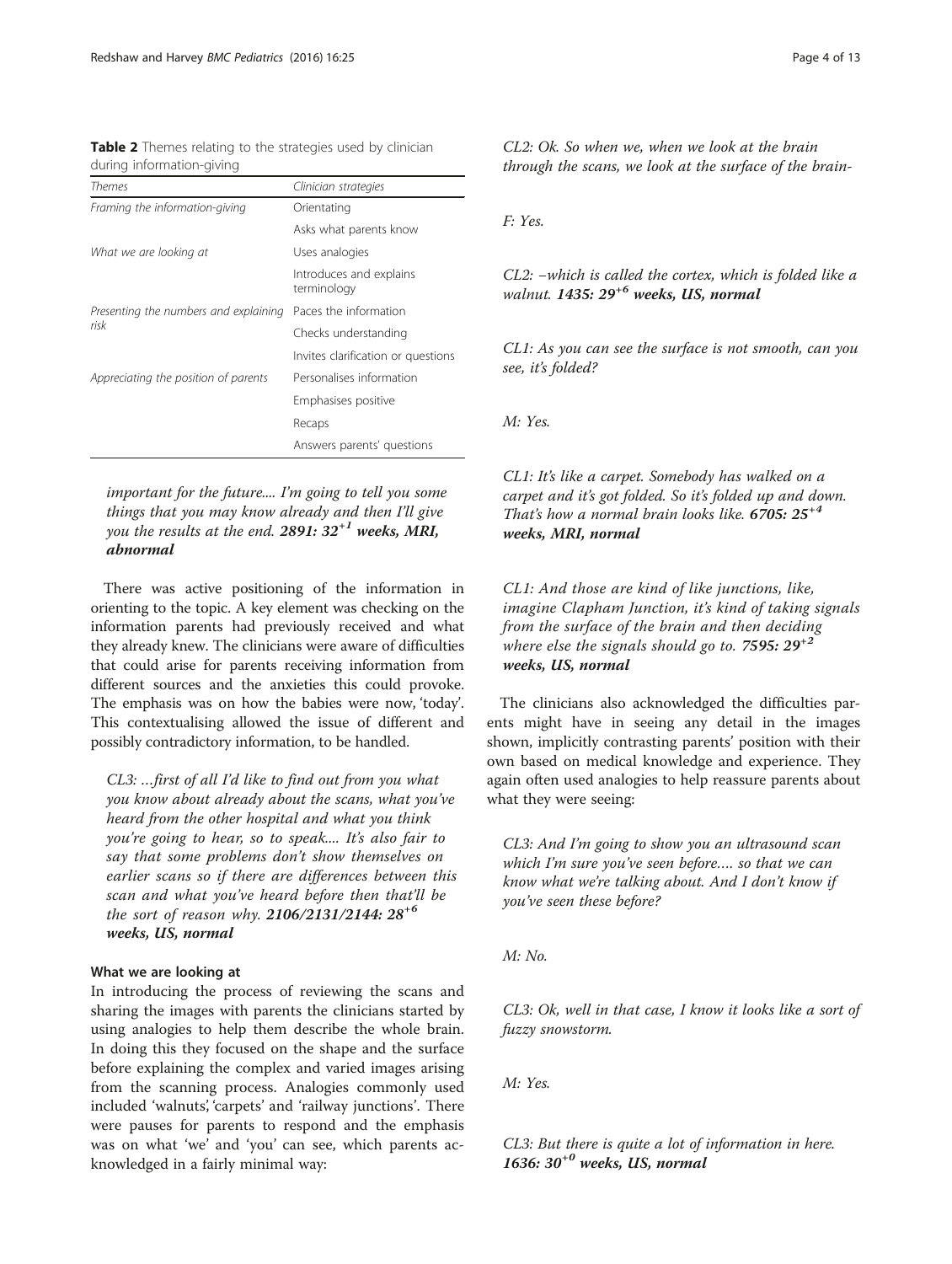The clinicians then introduced and explained medical terminology to describe the developing brain as they talked. They referred to structures, sections and slices in describing what parents were being shown. Specific structures are named, with some references to function. Much of this seemed to be aimed at helping parents to get used to looking at the scans and acquiring a vocabulary. This also prepared them for what they would see, in order to understand what may have happened and the prognostic information the clinician was planning to give. The same approach was taken irrespective of whether normal or abnormal results were given:

CL2: So we're starting from the base of the neck now, ok? So this part, this part here is called the cerebellum.

M: The cerebellum?

CL2: Yes and we think it's important in terms of movement, you know, in walking and things and also in terms of memory. So the way that it looks, it's like we want it to be like, ok? So this is fine, ok?

M: Ok.

CL2: Then as we start to look here, if you see this black thing here.

M: Yes.

CL2: That's just a vessel. So it's like a vein, where the blood flows. So everywhere in our body, blood flows.

### M: Ok.

CL2: So because this is an MRI, we're able to see it, just like you can see, there.

# M: Ok.

CL2: So that's just a vein, a vein where the blood goes.

F: Yes.

CL2: So this is not because of something wrong with the cerebellum, we're just seeing itM: Oh. 4986:  $32^{+6}$  weeks, MRI, abnormal

CL1: …. we're going to talk about the brain and then I'm going to show you the ultrasound pictures. So before I do that I'm going to talk a little bit about the brain structures so I can point it out on the ultrasound when I show it you. So I'm sure you know that the brain, it has two sides, right and left and there are actually fibres connecting the two sides called the corpus callosum. There's no need to know that. But there are fibres. Obviously they intercommunicate…. 9664:  $32^{+1}$  weeks, US, normal

Clinicians explained that images can look different depending on the section of the image being viewed. Nevertheless, using these different but related images when talking to parents was not easy:

CL2: So, what I'm going to do now, is just to take you through the pictures I've taken and answer those other questions that you had about the scan that they did. These pictures, I've taken them in the same way as the picture I've just given you, ok? But I'm starting from the forehead and am working my way to the back and then I'll tell you when we've turned and are looking at things from a different angle....  $4327: 27<sup>+1</sup>$  weeks, US, normal

The difficulties clinicians experienced describing the images they were sharing with parents and explaining the principles were evident in the mixture of lay and medical terminology:

CL2: Now the white matter is the tissue that is immediately vulnerable in preterm babies to having problems. So that's where we usually see problems, ok? And then the brain itself also has natural cavities called ventricles, into which sometimes there might be bleeding which we can see on the scans. And when there is bleeding, sometimes the ventricles themselves might get a bit bigger.  $2173:30^{+0}$  weeks, US, abnormal

In introducing medical terminology to parents clinicians also used analogies to describe the key features of the brain structures they were going to refer to when looking at the different cross-sectional images. At the same time as using such terminology, they also used language that would have been more familiar, identifying discernible shapes such as a 'tear drop', 'commas' or 'ticks', a 'moustache' or a 'blade':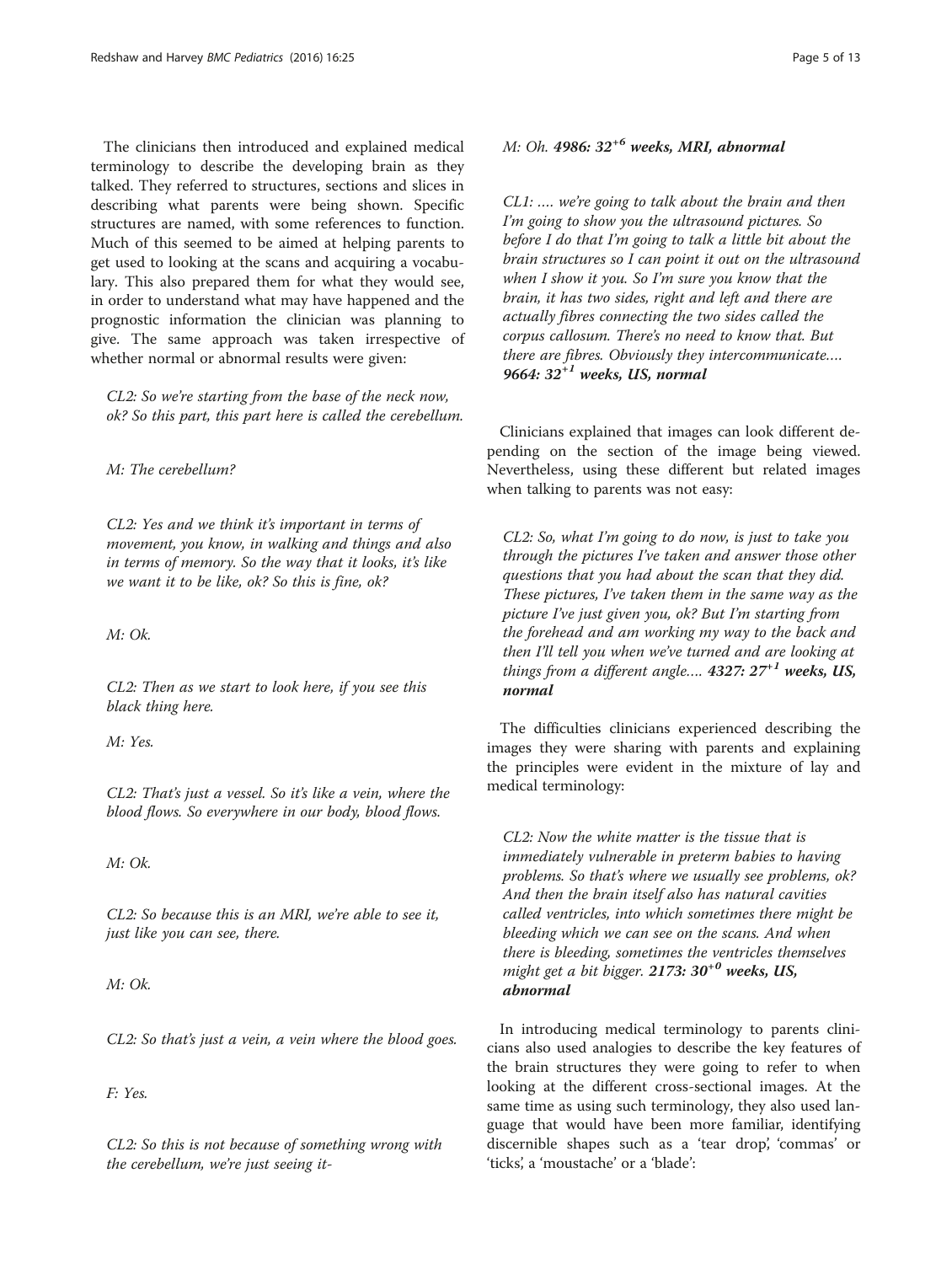CL2: And then the natural cavities which are called ventricles, at the front they look comma shaped like that, and at the back they're teardrop like.  $7522:32^{+5}$ weeks, MRI, normal

CL1: …. if you can imagine, it looks like a flat blade…. From the front, it actually goes back and then somewhere in the middle it joins together, and then it comes down to the third ventricle and then the forth ventricle. We actually have four ventricles. These are the right and left and then third, that is when they join together and the fourth is right in between the brain stem. 9569–9576:  $30^{+5}$  weeks, MRI, normal

In viewing the scans the clinicians also recognised the issues associated with identifying structures, referring to the need for parents to 'imagine' and 'believe' in what is being identified, trusting what the clinician is describing:

CL1: ….these two areas, you have to trust me, to believe me, there, because that's what ultrasounds are like, that grey area there is the basal ganglia and thalami. Trust me, it's not very clear to you, I'm sure it isn't, but this is where it normally is. And on top of it, you know this little, like two ticks, two black ticks, this one?

 $M: Yes$ 

CL1: That is the ventricle, the fluid filled space. 7646– 7633:  $29^{+1}$  weeks, US, normal

The emphasis from the clinicians on the ventricles as 'natural cavities', gives the clear message that they should be there, while at the same time recognising that depending on the section, the ventricles can look different in terms of size and shape. Underpinning this is the knowledge that these structures can be damaged in preterm infants in a way that is particularly important in functioning brains. Clinicians also used analogies to explain the function of different structures and what has been observed:

CL2: Actually, where the ventricles are, there's a water that cleans our brain so the ventricles are like the drainage system of the brain.

F: Yes.

CL2: It's pretty much like you have at home. So if for instance, in your kitchen when you wash our dishes, you leave food, it's going to block there. So that's what the bleed will do. So if it's a big one, it will block the outgoing water that's cleaning your brain. So there will be a build up behind, so just like in your kitchen, if you leave the food as you're cleaning the dishes there'll be water left behind until you unclog it.

# 6125:  $31^{+5}$  weeks, US, normal

CL1: … there's another big clump of cells in the centre of the brain called the basal ganglia and thalami which I will try and show you on the image afterwards. So, these are very important site in the brain because they're kind of like a junction determining where signals coming in should go, you know, like that train junction?

# 7501:  $25^{+2}$  weeks, US, normal

Both parents and clinicians referred to how the brain looked and to specific features. In explaining small differences and normal variation to parents in relation to symmetry, clinicians made efforts to normalise what was observed:

CL3: … there's nothing we know about that having that slight enlargement that says this is bad…. it's a bit like looking at somebody's face, you know, my eyes are a little bit lopsided, but I can still see perfectly well through them. There are differences between people.  $1622: 28^{+2}$  weeks, MRI, normal

F: … about the, the dysymetry in each of their brains, of the ventricles… I mean, when the initial scan, it didn't look like it was a normal thing, so is it pretty normal in terms of statistics?

### CL2: It didn't look normal?

F: No, it's not completely symmetrical in their brains and I don't know if it's pretty standard …

CL2: It is. It is a usual thing to see. Just like all of us are never symmetrical. Your heads are never the same size. Nothing in us is completely symmetrical …. So it's a completely acceptable finding.  $2047-2059$ :  $28^{+6}$ weeks, MRI, normal

This occurred with parents whose babies were described as having brains that looked 'normal' and those about whom there was concern and a poorer prognosis.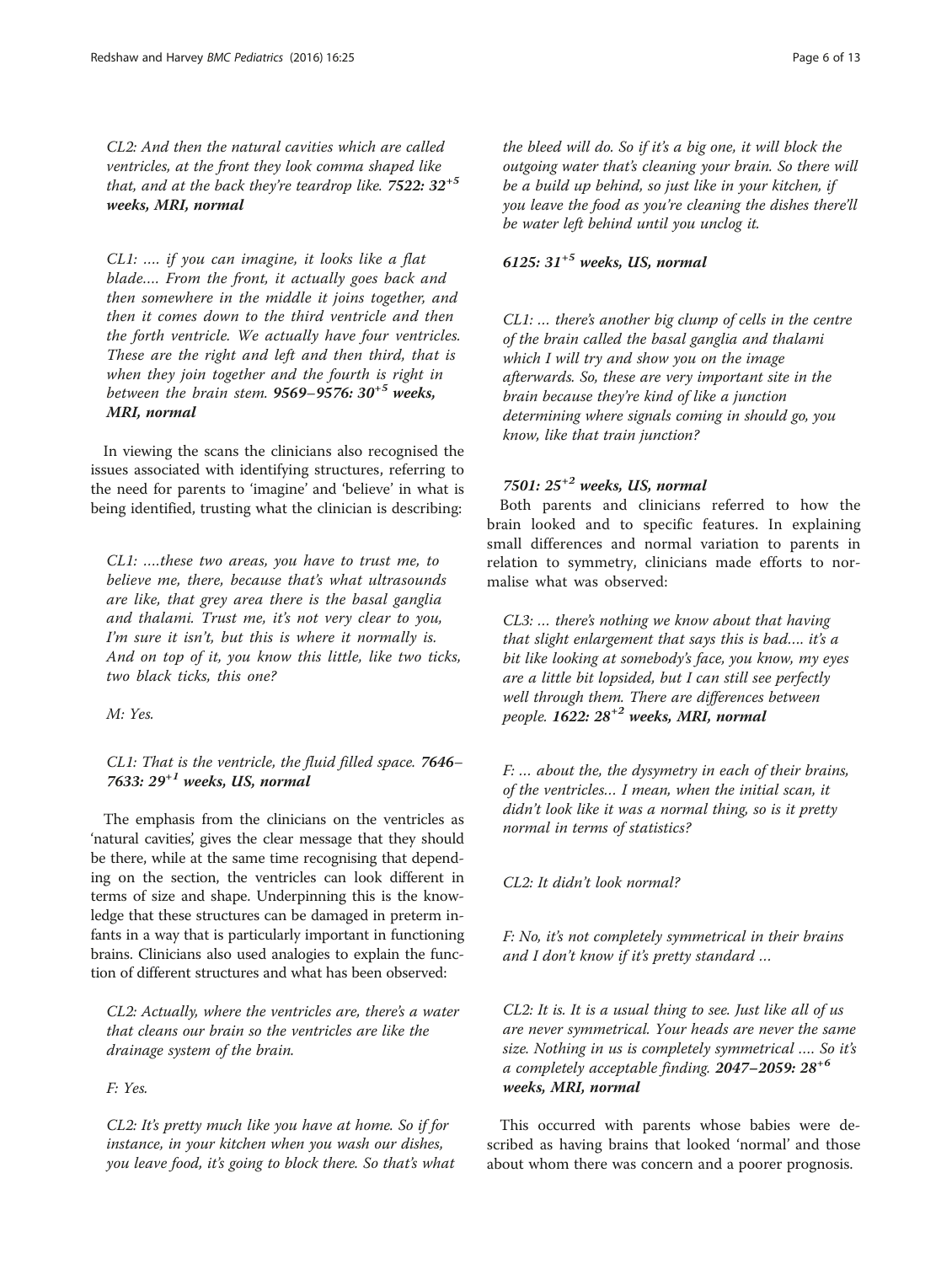### Presenting the numbers and explaining risk

In talking to parents about possible future outcomes for their children clinicians have the inherently difficult task of presenting 'risk' and probability data effectively. Strategies used by clinicians to overcome these challenges included pacing the information, checking understanding and inviting questions. Addressing the question of prognosis and predicting outcome, they set the scene overall, provided some figures and reframed in relation to the individual scan findings:

CL1: .... So, being born preterm puts you at some risk for some problems and one, which is talked about a lot, which is the problem called cerebral palsy, which is a motor problem. I'm not saying he's going to get it.

### M: No, no, no.

CL1: I'm just explaining the risk of the whole picture of preterm. It depends on how preterm you are. Obviously, the more preterm you are, the higher the risk. So if you're born below 29 weeks, then your risk can be up to about 14 %. But if you're between 29 and 33 weeks then it's about 6 %, the risk. But overall, anybody born preterm below 33 weeks, it's got a 9 % number that everybody quotes. Ok? So, but with the normal scan today, it just means that the risk is brought down tremendously to only about 2 %. 6756:  $27^{+4}$  weeks, MRI, normal

Information-giving and presentation of the risks of different outcomes such as cerebral palsy took place with all parents, using both numbers and percentages. Recapping and referring back to earlier scans and previous information-giving by clinicians in other settings were common strategies. Not all parents had an understanding of the potential consequences of preterm birth. The clinicians checked on parent's awareness and knowledge of possible outcomes and then elaborated. This was done by providing further information about the risks and the pattern of development for this group generally and then for their baby using what was found in the scans:

M: Like what are you saying then, that she's got cerebral palsy?

CL2: … just by being born before 33 weeks they have a 9 % chance of having cerebral palsy… and she was born at 29 weeks, so the risk goes down to about 6 %.

That's just by being born. So it has nothing to do with your scans or anything else…… now that we have scan we can update that information and say, based on the scan result that we've got, and the scan result has this combination of changes. So with this combination of changes her risk of having cerebral palsy has gone up to about a third. So that doesn't mean she is going to have [CP]. It means there is a chance that she might have.

M: When will that manifest itself?

CL2: By about two years corrected age is around the time that we assess for that properly. Some people can say around one year corrected age they can start assessing for it. But it's about two years corrected age that we can be categorical that she's got it or not.

M: So when you say filling up (the ventricles), what, does that mean that the risk has gone up for her having cerebral palsy.

CL2: The risk of cerebral palsy is as a result of the combination of the things, it's not the one thing.

# 1365:  $29^{+0}$  weeks, MRI, abnormal

M: So you can't say at this stage that he definitely won't have any issues. You can just lower the risk, right?

CL3: Yes. So the risk, his risk was almost 10 %, so one chance in ten.

M: Yes.

CL3: With a normal scan it reduces to as low as 2 % or two chances in a hundred or perhaps as high as 6 % depending on how accurate we can be. Certainly less than it would be if the scan was not normal.

# 5452:  $31^{+3}$  weeks, MRI, normal

In pacing and structuring the information clinicians used reference points in conveying information about risk or the 'chance' of future problems. Comparisons were made across different gestational age groups and term babies in trying to present and make sense of the boundaries of 'normality' or 'normal' in relation to the imaging and the probability of a good or poor outcome: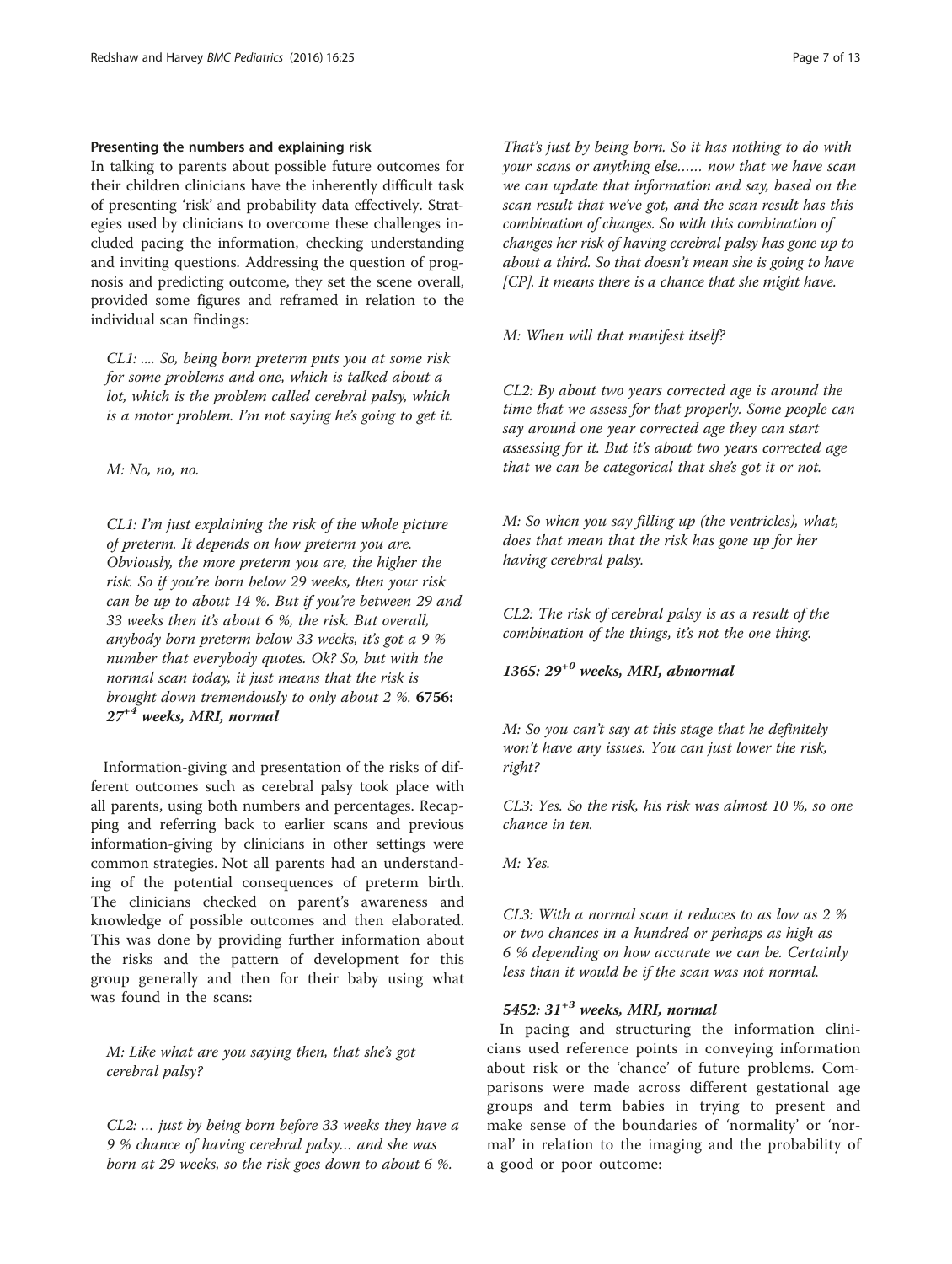CL3: ..... we can tell you quite precisely that there's no more chance than a 6 % chance of having problems with that, having problems with moving or walking and things like that.......

M: That's great. How does that then, 6 % compare to a full term baby?

CL3: Ok, so we say, full term babies, it's about 2 %.

M: Ok. So it's a bit increased

CL3: …. So, so it's not quite 2 % cerebral palsy, but 2 % for any problems.  $1784:30^{+4}$  weeks, US, normal

M: When you say like, within the normal limits for what you'd expect preterm-

CL3: Yes.

M: Is that different like, does that differ a lot to term?

CL3: It can do, but the…. preterm babies who have slightly large cavities ….have the same outcomes as term babies who don't have large cavities, as far as we can tell  $1622: 28^{+2}$  weeks, MRI normal

The complexity of the kind of prognostic information and neurological features on which this relies is reflected in the clarification required, language used and the reminder that there is no absolute certainty about outcome:

CL2: …. we could never be 100 % certain because, again we can't be certain there's nothing definite on there that says if you have this, you will never have that.

M: So that's more like our presentation.

CL2: The risk becomes diminished if, you know, things look a certain way. But it's all about observing certain kind of things and if those kind of things are picked up, then you know that there might be a problem ….

### 2047–2059: 28+6 weeks, MRI, normal

The incidence of future problems in term babies was a key comparison reference point for clinicians and parents:

M: Do all term babies, I mean what's the risk percentage for term babies to have cerebral palsy?

CL1: It's usually about 1 %.

M: 1 %.

CL1: Yes.

M: So  $X((baby))$  is not far from that at 2 %.

CL1: Yes.

 $F: Yes, it's still low isn't it, 2 %, I mean it's not too-....$ 

M: So the fact that  $X$  ((baby)) has a normal scan, we hopefully won't have anything to worry about?

CL1: No, that's right, the risks are extremely low right down to near to normality. 7519:  $26^{+2}$  weeks, MRI, normal

The clinician in the following excerpt references normality where possible, to present the likelihood of an adverse outcome and to check understanding. However, parents may have difficulty in reconciling themselves to this, particularly when their baby's condition seems to have improved:

CL3: Yes, 32 weeks [gestation], then the chances of having cerebral palsy when you grow up is around 4 %, so about four babies in every 100 born at that age will have cerebral palsy when they grow up. Do you know what cerebral palsy is?

M: What?

CL3: Ok, let me, let me explain. Some children, when they grow up have some problems with movement, moving arms, …moving legs, and that's usually caused by what we call cerebral palsy......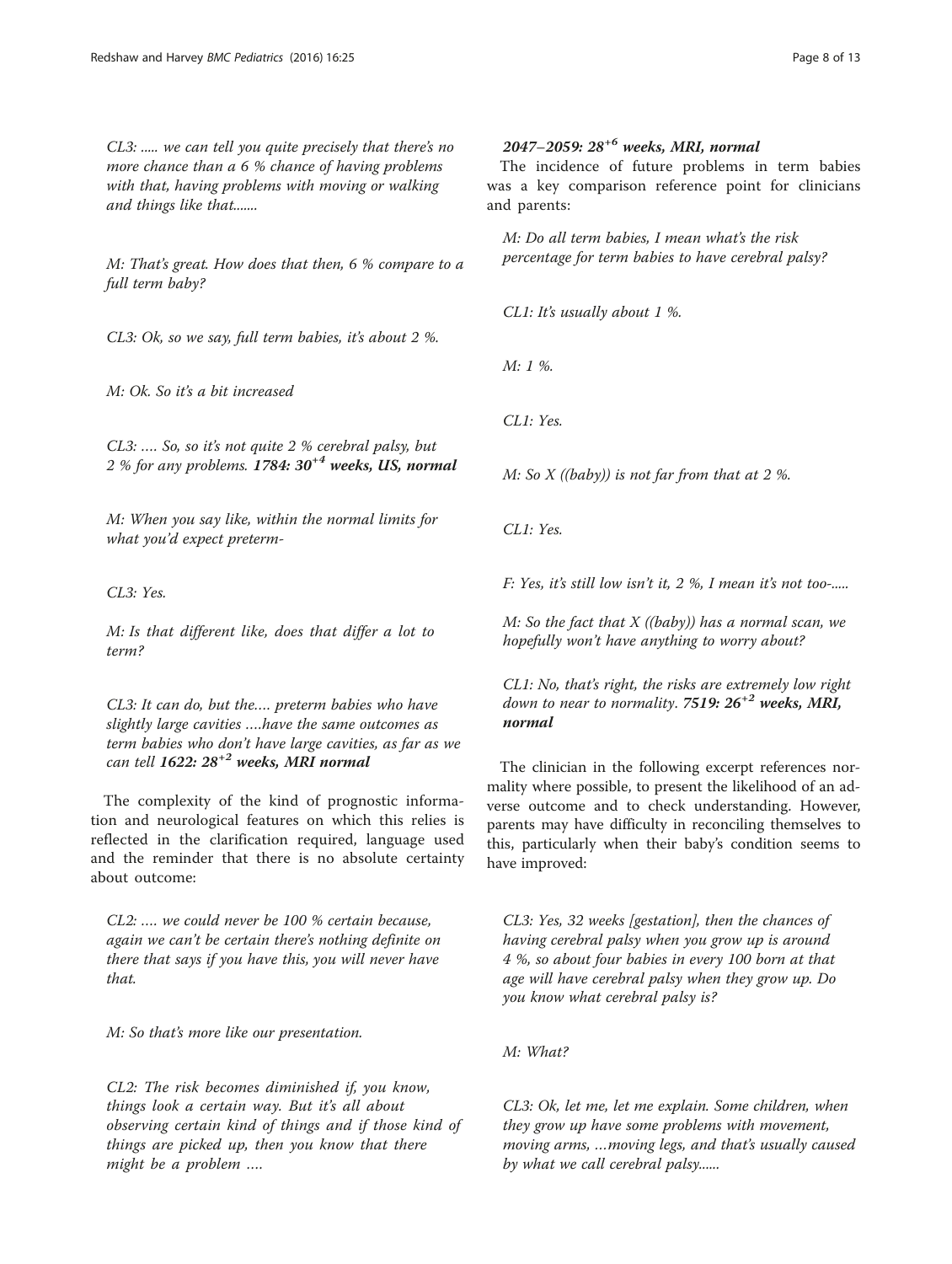CL3: The scanner has picked up a bit of brain that has died. It's quite small piece of brain, but there is a little bit of brain there which has died as a result of the sickness that your baby had.

M: He's not sick now.

CL3: Well, he's not sick now, he's well now but before, he was very sick

 $M: \Omega$ 

CL3: So as a result of being sick and premature, this little bit of brain has died. And as we come further down, it's back to normal again…. Now, this does have consequences for your baby. This will affect probably how-

M: What?

CL3: This will probably affect how the baby grows up .... although the baby will grow up being able to see, I think, very well, it may be different from the way that other people see and it's very important that your paediatrician knows about this so that they can help you look after the baby in the years to come. ....

# 2891:  $32^{+1}$  weeks, MRI, abnormal

Most of the time the clinicians are utilising the probabilities based on population based research evidence to inform parents about the possibility of a poor outcome, while recognising that predicting the 'chance' or probability for the individual at this stage of life is fraught with difficulty.

#### Appreciating the position of parents

The complexity and multifaceted nature of the interaction with parents in giving technical, descriptive and prognostic information is reflected in this theme. Strategies included personalising the information, emphasising when positive information was being given, recapping information and answering the parents' questions. Talking to parents as individuals and personalising the information about their baby was an important starting strategy in engaging them in what could be a difficult conversation, particularly when an abnormal result was to be given or when there were twins or triplets:

CL3: So I want to show you your babies' scans…. now, let's get them right, shall we. Shall we put them in order of where they are in the room?....So let's start with  $X$  ((baby 2)). Actually his scans have been easier to see than the one we looked at before…, there's a fissure down the middle, there's the cavities. They're a little bit easier to see than the one we showed you before and that looks absolutely normal…. you can see how these things vary because actually  $X$ 's ((baby 3)) is slightly different and the cavities are not quite so prominent…

M: Yes.

CL3: …they're even smaller still. That's not a significant difference, that's just normal variation, there's plenty of that and you can see that actually the structure in general looks a bit different. That's partly because this is taken at very slightly different angle from that one…. it's always a little bit different. But those are three very nice, normal scans. 2106-2131- 2144:  $28^{+6}$  weeks, US, normal

The verbal descriptions and explanations that clinicians gave, followed by checks and reiterations reflect the communication issues and dilemmas inherent in expert-lay interactions. When positive news was given the clinicians made overarching statements about 'very good scans', a 'nice picture', 'a beautiful scan' and a 'nice result' and that the scan was 'absolutely normal'. In this context they described themselves as 'delighted', 'pleased' or 'happy':

F: So the size of his head is what you'd expect it to be?

CL2: Yes and that's all that really matters for preterm babies. So long as they are following the centile charts, then we're happy.  $4316:30^{+4}$  weeks, MRI, normal

CL3: Ok, well that's great.... These are the areas that we expect to see problems in some babies and …and that also looks well within normal limits for a child who's been preterm and got to this stage. There's nothing on there either that would relate to bad, bad outcomes. So we're very happy to give you those results....there are also some cavities with fluid in. They should be a certain size, preterm babies often have them bigger than babies born at term. Your little one, pretty, pretty like a term baby, one little bit of it's a bit bigger than it would be, but then again nothing, nothing that we would say would predict the future as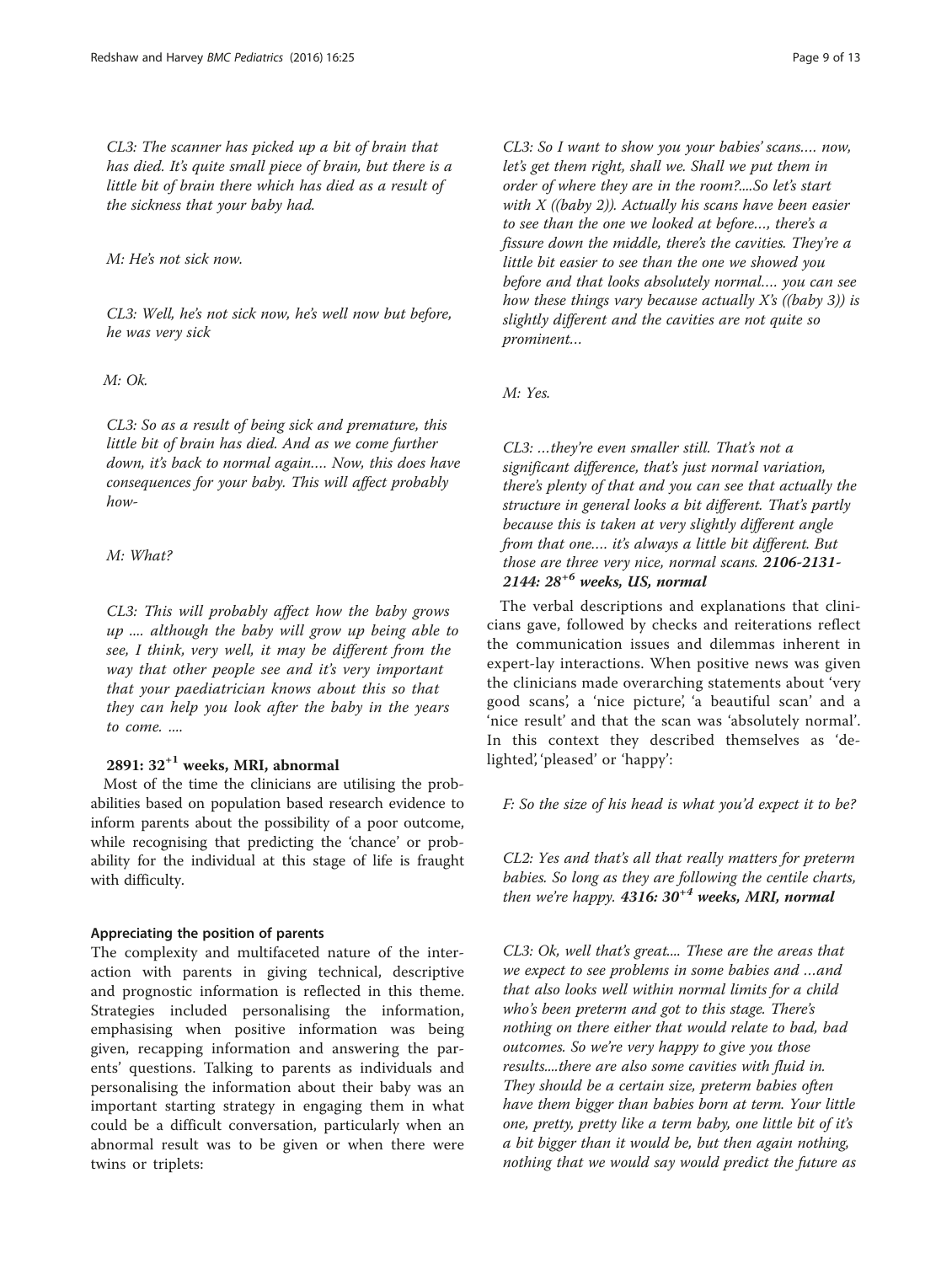being bad. So, yes, we're very happy with that and that's really what we want to tell you.  $1622: 28^{+2}$ weeks, MRI, normal

A different approach was used in discussions where clinicians had to give more concerning news to parents. The language changed, there was more repetition and recapping, clinicians tried to assess what parents already knew and a sense of putting off the certainty was evident. Reference was also made to confirmation of diagnosis at the follow-up developmental assessment two years on:

CL2: …there are crops of them [cysts] at the back, compared to at the front.

F: So the bits of the brain that's missing, when you compare the right side to the left side, even if you look around the edges of the skull-

CL2: Yes, because, because the brain hasn't been able now to grow properly….

M: …. so you can't say that's she's got cerebral palsy but-

F: No-

M: −but there's a chance of her getting that.

F: −it's a percentage chance-

M: Or is it that-

CL2: So you can't see cerebral palsy now.

M: Right.

CL2: You see cerebral palsy as the person develops.

M: Develops.

CL2: We that think that she's got a pretty good chance of having cerebral palsy.

CL2: But we can confirm that when she comes [for follow-up]. 3873:  $31^{+2}$  weeks, MRI abnormal

Some parents were concerned about features they could see or that had been identified previously. Clinicians made efforts to answer their questions and to emphasise the positive while acknowledging what could still be seen:

M: And the cyst, you don't see?

CL3: We don't see a cyst in the brain. We see a little cyst on the surface of the brain, but not in the brain itself and all in all, this says a very low chance of cerebral palsy.

M: But I can see [with] my eyes, before, the other hospital-

CL3: You could see it.

M: −the two small, but this is finished now?

CL3: We can't see them. We can see what might be the result, the end result of that.

M: But when we go home, it's smaller, it's changing.

CL3: Yes. We look at this and we have a set of rules that tell us how to predict the future from this scan.

# M: Ok. 5021:  $29^{+4}$  weeks, US, normal

When clinicians raised the issue of the risk of cerebral palsy, they often described the kind of problem that could develop and at the same time framed the scan findings positively. Tension between these positions was evident:

CL3: Cerebral palsy is a wide and varied thing…. a movement problem.…. The arms and legs go stiff and they don't move properly. It can be very severe things like that or it can be very mild things, just like a clumsy hand or just a stiffness in walking. But we would predict that she wouldn't have any of those......So we would say she's only got between 2 and 6 % of even the mild-

M: The mildest of it.  $5175: 27^{+6}$  weeks, MRI, normal

M: Yes.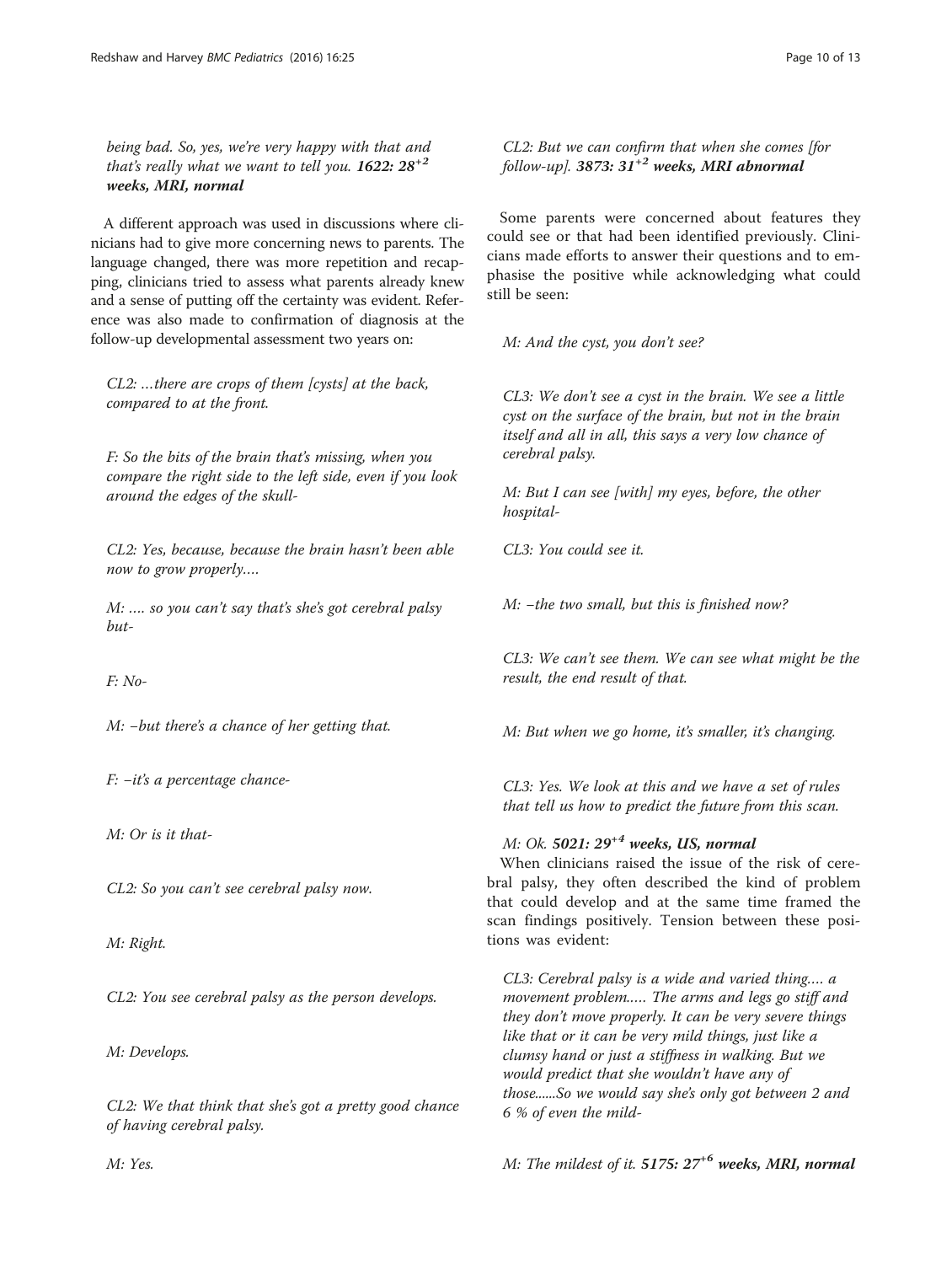### **Discussion**

The discussions and recordings provided a unique opportunity to directly evidence the strategies employed by clinicians in giving prognostic information to a diverse group of parents. The literature identifies some of the challenges and difficulties encountered by clinicians and parents during the provision of information, particularly when this is complex and has far-reaching significance for families [\[7](#page-11-0)–[9](#page-11-0)]. Whilst literature regarding clinicianpatient and clinician-parent communication was used to develop the initial framework for this study [\[12](#page-11-0)–[18\]](#page-11-0) no published studies have focused specifically on recorded discussions between clinicians and parents about neonatal brain imaging.

The aim of the discussions with parents was to give results of the scans, to place these in the context of information they had received previously and to present what is known about the associated risks of preterm birth in relation to the findings for their baby [\[20](#page-11-0), [21](#page-12-0)]. In recording the discussions the objective was to develop the analysis framework. This was used to explore the language used, how information and explanations were given and to describe the clinician strategies used in informing parents about diagnosis and the possible longer term outcomes for their children. We were particularly interested in the way the imaging information was handled, the use of technical terminology and the way that risk was presented.

The themes identified were: 'Framing the informationgiving' which sets the scene, and the baseline; 'What we are looking at', the big issue of terminology which skilled and knowledgeable health professionals have to deal with; 'Presenting the numbers and explaining risk' which embodies real and subjective probability issues and 'Appreciating the position of parents' which reflects ways in which clinicians responded to parents needs and understanding as individuals.

For clinicians there are difficulties inherent in explaining structures in three dimensions, identifying specific features and integrating this with information describing processes and change over time. Throughout the discussions there was, of necessity, iteration of the information presented in different ways and of key points. Like most parents of babies requiring neonatal care [\[1](#page-11-0), [2](#page-11-0), [7, 8](#page-11-0)] these parents were seeking certainty and reassurance. The clinicians found it hard not to be reassuring, while at the same time trying to give messages about possible outcomes, particularly for those infants with an abnormal scan. For clinicians, familiar with numerical data used as an evidence-base in decision-making, the probabilities they presented reflected their home ground. However, the proportions and probability information were difficult to convey effectively. This suggests that consideration of other modes of communication, particularly visual graphical representation as a way of facilitating discussion and understanding could be worthwhile [[22\]](#page-12-0).

There are commonalties with other informationgiving situations in neonatal care and paediatrics more broadly in which the aim is also to achieve a shared meaning and understanding [\[16](#page-11-0), [23\]](#page-12-0). While the study provides a broad description of the content of clinicians' information-giving process, it is difficult to draw strong conclusions about how information should be shared and to provide clear guidance. We would hope that clinicians reading this paper reflect on how they themselves share information with parents. It may be that those whose role involves giving complex information to parents could better plan what they will communicate in advance of meeting individual parents, particularly where the findings are of likely to be of concern. They could also consider shared interviews with another member of the team in addition to utilising other materials, particularly in relation to giving information about risk [\[22](#page-12-0)]. The potentially negative implications of this type of intervention [[8](#page-11-0)] also need to be considered in terms of any possible effects on the short term and longer term wellbeing of parents. It is anticipated that the other quantitative components of the ePrime programme will contribute to the evidence base in this regard.

Further analysis is planned of the way in which longer term outcomes are explained and understood. Interviews undertaken later in the study will explore the impact of early information-giving on parents one and two years on from the prognostic discussions described in this paper. Thus quantitative and qualitative data collected at around one and two years after these discussions will further explore the impact of the early prognostic information-giving experience and reflections on these from the parents' perspective.

### Strengths and limitations

Recordings are rarely made of clinician-parent interviews. The openness and willingness of both parents and clinicians to participate is a strength of the study, as was the unbiased way in which the specific recordings were made. Data collection took place in the context of a research trial using a topic guide and it is acknowledged that this might not reflect what occurs in clinical practice routinely. However, we would argue that many aspects of giving prognostic information to parents of young infants would be similar. Whilst there were some minor differences in approach between the clinicians, it was not considered meaningful to undertake qualitative analysis of these.

Video-recording would have allowed us to appreciate the role of non-verbal interaction and non-verbal cues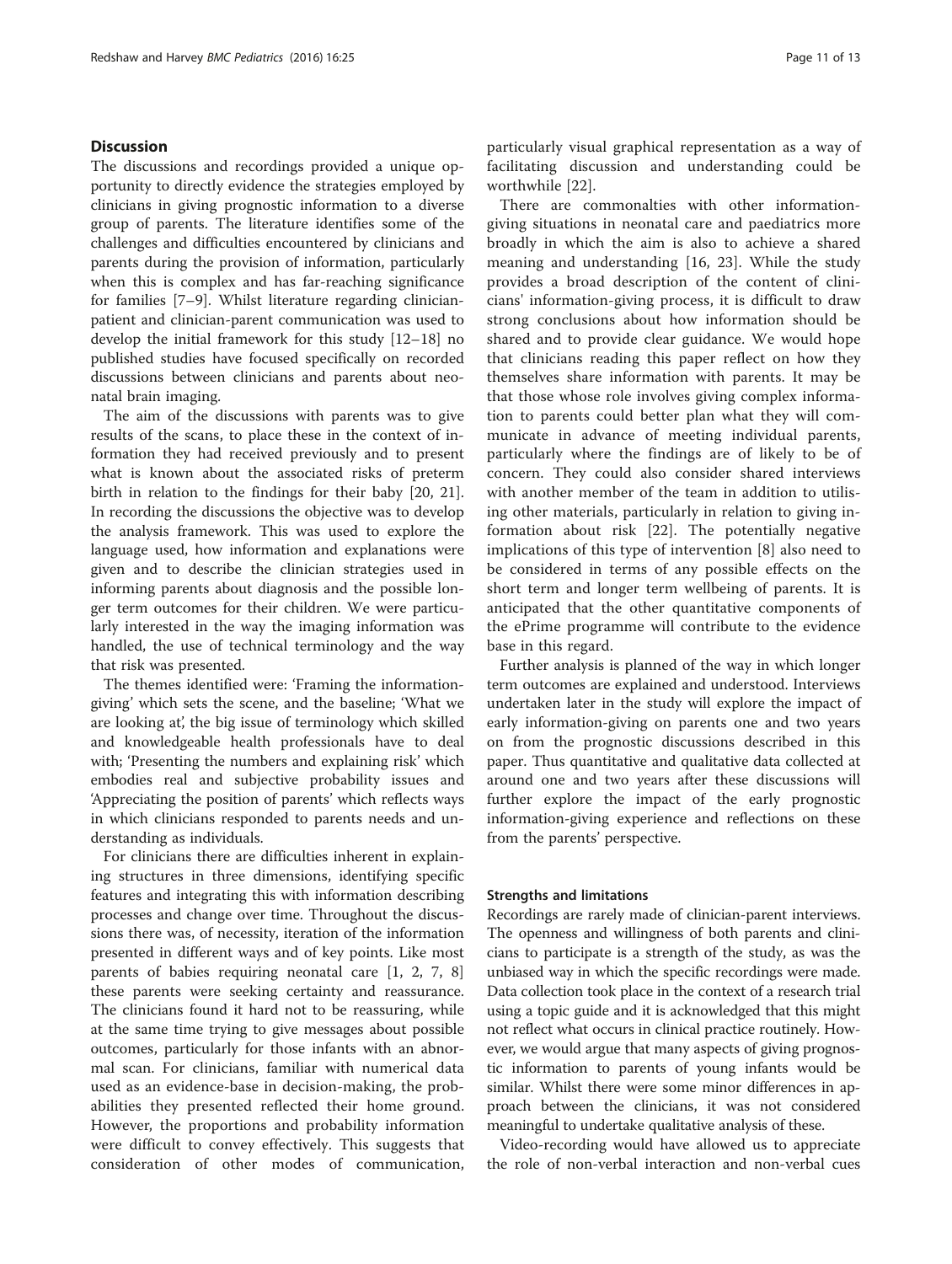<span id="page-11-0"></span>and how the clinicians used gestures in explain the scans shown to parents. However, this could be considered more invasive and likely to affect parent and clinician willingness to participate. In this analysis the focus was on the strategies used in giving information to parents about the findings from ultrasound and MRI scans and expert examination of these. The study data presented, the framework used and the associated strategies described may enable clinicians to be more conscious of the language and constructs they use in discussions with parents. A more detailed analytical focus on the interaction and communication interface between parents and clinicians could facilitate further understanding of the dynamics and processes involved. The framework developed could be used in other health related situations involving parents. Further quantitative research could explore different methods of information provision in this kind of context.

### Conclusion

Clinicians used a range of strategies in communicating key information to a diverse group of parents. Clinicians recognised parents as individuals who brought different experiences and levels of knowledge and understanding to the discussion. The themes identified reflect the practical difficulties of giving prognostic information to parents based on brain imaging. The insights gained may encourage health professionals working with families to reflect on and possibly modify their own practice.

### Additional file

[Additional file 1: Appendix 1.](dx.doi.org/10.1186/s12887-016-0561-6) Topic guide used to facilitate the provision of essential information. **Appendix 2:** Framework developed for analysis of audio-recordings based on first 24 recordings and list of sources. (DOCX 25 kb)

#### Competing interests

The authors declare that they have no competing interest.

#### Authors' contributions

MR planned and designed the study. MH transcribed the interviews and developed the analytic framework. MH and MR undertook data analysis and drafted the manuscript. Both authors have read and approved the final version of the manuscript.

#### Acknowledgements

Particular thanks are due to the parents and clinicians who participated in the study, the ePrime study collaborators: David Edwards, Denis Azzopardi, Mary Rutherford, Serena Counsell, Nigel Kennea, Merran Thomson and the ePrime team; Nuria Gonzalez-Cinca, Phumza Nongena, Ash Ederies, Andrew Chew, Laurelle Hughes-Carre, Naomi Hayward, Vana Wardley, Julia Wurie and Naima Ali. Comments on the manuscript were kindly provided by David Edwards and Phumza Nongena. The programme of research was funded by the National Institute for Health Research in the UK: RP-PG-0707-10154. This paper presents independent research funded by the National Institute for Health Research (NIHR). The views expressed are those of the authors and not necessarily those of the NHS, the NIHR or the Department of Health.

#### Author details

<sup>1</sup>National Perinatal Epidemiology Unit, University of Oxford, Oxford, UK <sup>2</sup>Department of Perinatal Imaging and Health, Division of Imaging and Biomedical Engineering, King's College, 4th Floor North Wing, St Thomas' Hospital, SE1 7EH London, UK. <sup>3</sup>Faculty of Health, Education and Life Sciences, Birmingham City University, Birmingham, UK.

#### Received: 16 December 2015 Accepted: 30 January 2016 Published online: 11 February 2016

#### References

- 1. Alderson P, Hawthorne J, Killen M. Parents' experiences of sharing neonatal information and decisions: consent, cost and risk. Soc Sci Med. 2006;62: 1319–29.
- 2. POPPY Steering Group. Family-centred care in neonatal units. A summary of research results and recommendations from the POPPY project. London: NCT; 2009.
- Brett J, Staniszewska S, Newburn M, Jones N, Taylor L. A systematic mapping review of effective interventions for communicating with, supporting and providing information to parents of preterm infants. BMJ Open. 2011;1:e000023. doi:[10.1136/bmjopen-2010-000023](http://dx.doi.org/10.1136/bmjopen-2010-000023).
- 4. Koh THHG, Butow PN, Coory M, Budge D, Collie L-A, Whitehall J, et al. Provision of taped conversations with neonatologists to mothers of babies in intensive care: randomised controlled trial. BMJ. 2007;334:28–31.
- 5. Koh THHG, Jarvis C. Promoting effective communication in neonatal intensive care units by audiotaping doctor-parent conversations. Int J Clin Pract. 1998;52:27–9.
- 6. Watkinson M. Does tape recording the disclosure of Down's syndrome help parents? J Reprod Infant Psyc. 1995;13:51–5.
- 7. Harvey ME, Nongena P, Gonzalez-Cinca N, Edwards AD, Redshaw ME. Parents' experiences of information and communication in the neonatal unit about brain imaging and neurological prognosis: a qualitative study. Acta Paediatr. 2013;102:360–5.
- 8. Pearce R, Baardsnes J. Term MRI for small preterm babies: do parents really want to know and why has nobody asked them? Acta Paediatr. 2012;101:1013–5.
- 9. Janvier A, Barrington K. Trying to predict the future of ex-preterm infants: who benefits from a brain MRI at term? Acta Paediatr. 2012;101:1016–7.
- 10. Steel EJ, Hodgson J, Stirling L, White SM. An exploration of the communication patterns and language used between clinical geneticists and parents of children with dysmorphic features Part A. Am J Med Genet. 2014;164A:2822–33.
- 11. Shilling V, Williamson PR, Hickey H, Sowden E, Beresford MW, Smyth RL, et al. Communication about children's clinical trials as observed and experienced: Qualitative study of parents and practitioners. PLoS One. 2011; 6(7):e21604. doi:[10.1371/journal.pone.0021604](http://dx.doi.org/10.1371/journal.pone.0021604).
- 12. Henbest RJ, Stewart M. Patient-Centredness in the Consultation 1: A method for measurement. Family Pract. 1989;6:249–53.
- 13. Lehmann F, Côté L, Bourque A. Fontaine D Physician-Patient Interaction: A reliable and valid check-list of quality. Can Fam Physician. 1990;36: 1711–6.
- 14. Roter D, Larson S. The Roter interaction analysis system (RIAS): utility and flexibility for analysis of medical interactions. Patient Educ Couns. 2002;46:243–51.
- 15. McCarthy DM, Buckley BA, Engel KG, Forth VE, Adams JG, Cameron KA. Understanding patient-provider conversations: What are we talking about? Acad Emerg Med. 2013;20:441–8.
- 16. Howells RJ, Davies HA, Silverman JD, Archer JC, Mellon AF. Assessment of doctors' consultation skills in the paediatric setting: the Paediatric Consultation Assessment Tool. Arch Dis Child. 2010;95:323–9.
- 17. Roter D, Larson S. The relationship between Residents' and Attending Physicians' communication during primary care visits: An illustrative use of the Roter Interaction Analysis System. Health Commun. 2001;13:33–48.
- 18. Roter D, Frankel R. Quantitative and qualitative approaches to the evaluation of the medical dialogue. Soc Sci Med. 1992;34:1097–103.
- 19. Corbin J, Strauss A. Basics of qualitative research. 3rd ed. Thousand Oaks: Sage: 2008.
- 20. Woodward LJ, Anderson PJ, Austin NC, Howard K, Inder TE. Neonatal MRI to predict neurodevelopmental outcomes in preterm infants. N Engl J Med. 2006;355:685–94.